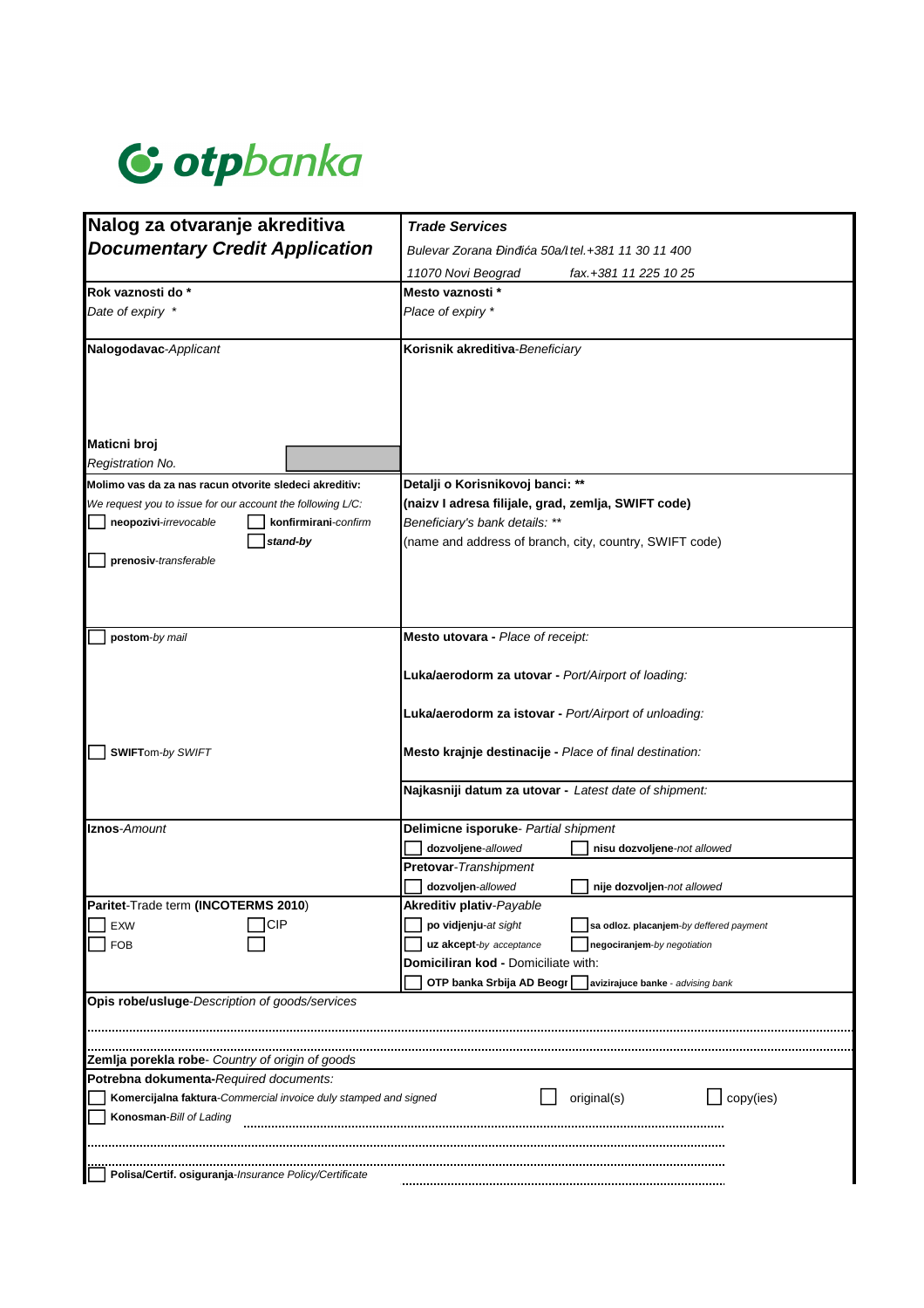| Multimodalni transportni dokument-Multimodal transport document                                                                                                                    |                          |                    |           |  |
|------------------------------------------------------------------------------------------------------------------------------------------------------------------------------------|--------------------------|--------------------|-----------|--|
|                                                                                                                                                                                    |                          |                    |           |  |
| Kamionski tovarni list-CMR (copy for sender)                                                                                                                                       |                          |                    |           |  |
| Avionski tovarni list-AWB (original for shipper)                                                                                                                                   |                          |                    |           |  |
| Zeleznicki tovarni list-Duplicate of Railway Consigment Note                                                                                                                       |                          |                    |           |  |
| Recni tovarni list-Duplicate of River Consigment Note                                                                                                                              |                          |                    |           |  |
| Spediterska potvrda - Forwarder's Certificate of Receipt                                                                                                                           |                          |                    |           |  |
| Paking lista-Packing list                                                                                                                                                          |                          | original(s)        | copy(ies) |  |
| Uverenje o poreklu-Certificate of origin                                                                                                                                           |                          | original(s)        | copy(ies) |  |
| Uverenje o kvalitetu-Certificate of quality                                                                                                                                        |                          | original(s)        | copy(ies) |  |
|                                                                                                                                                                                    |                          | original(s)        | copy(ies) |  |
|                                                                                                                                                                                    |                          |                    |           |  |
|                                                                                                                                                                                    |                          |                    |           |  |
|                                                                                                                                                                                    |                          |                    |           |  |
| Dok. se moraju predati banci ___ dana od datuma otpremnog dok., a ne kasnije od roka vaznosti akreditiva<br>days after the date of shipment but within the validity of the credit. |                          |                    |           |  |
| Documents to be presented within<br>Ostale instrukcije-Further instruction                                                                                                         |                          |                    |           |  |
|                                                                                                                                                                                    |                          |                    |           |  |
|                                                                                                                                                                                    |                          |                    |           |  |
|                                                                                                                                                                                    |                          |                    |           |  |
|                                                                                                                                                                                    |                          |                    |           |  |
|                                                                                                                                                                                    |                          |                    |           |  |
|                                                                                                                                                                                    |                          |                    |           |  |
|                                                                                                                                                                                    |                          |                    |           |  |
|                                                                                                                                                                                    |                          |                    |           |  |
|                                                                                                                                                                                    |                          |                    |           |  |
| Pokrice-Cover:                                                                                                                                                                     | dinarsko-local currency  |                    |           |  |
|                                                                                                                                                                                    |                          |                    |           |  |
|                                                                                                                                                                                    | devizno-foreign currency |                    |           |  |
| Sve provizije i troskove u inostranstvu snosi:                                                                                                                                     | nalogodavac-by us        |                    |           |  |
|                                                                                                                                                                                    |                          |                    |           |  |
| Foreign bank charges to be borne: ***                                                                                                                                              | korisnik-by beneficiary  |                    |           |  |
|                                                                                                                                                                                    |                          |                    |           |  |
|                                                                                                                                                                                    |                          |                    |           |  |
|                                                                                                                                                                                    |                          |                    |           |  |
| Vasa provizija i troskovi idu na teret:                                                                                                                                            | nalogodavca-by us        |                    |           |  |
|                                                                                                                                                                                    |                          |                    |           |  |
| Your charges to be borne:                                                                                                                                                          | korisnika-by beneficiary |                    |           |  |
| Samo za rezidente-Only for residents                                                                                                                                               |                          |                    |           |  |
|                                                                                                                                                                                    |                          |                    |           |  |
| Sifra osnova:                                                                                                                                                                      |                          |                    |           |  |
| Broj ugovora iz konrolnika:                                                                                                                                                        |                          |                    |           |  |
| Godina ugovora iz kontrolnika:                                                                                                                                                     |                          |                    |           |  |
| Kontakt osoba za dalje informacije-Contact person for further information                                                                                                          |                          | Telefon-Phone no.  |           |  |
|                                                                                                                                                                                    |                          |                    |           |  |
|                                                                                                                                                                                    |                          | <b>Fax-Fax no.</b> |           |  |
|                                                                                                                                                                                    |                          |                    |           |  |
| Akreditiv podleze Jednoobr. pravilima i obicajima za dokumentarne akreditive-Revizija 2007, Publikacija 600                                                                        |                          |                    |           |  |
| This documentary credit is subject to Uniform Customs and Practice of Documentary Credits-Revision 2007, Publication 600                                                           |                          |                    |           |  |
| Potvrđujemo ispravnost podataka navednih u ovom nalogu                                                                                                                             |                          |                    |           |  |
| We confirm the details of the Application are correct.                                                                                                                             |                          |                    |           |  |
| Potvrđujemo da plaćanje predmetne robe/usluga nećemo vršiti na drugi način sem preko ovog akrediitva.                                                                              |                          |                    |           |  |
| We confirm the payment of these goods/services have not been paid by other way                                                                                                     |                          |                    |           |  |
|                                                                                                                                                                                    |                          |                    |           |  |
|                                                                                                                                                                                    |                          |                    |           |  |